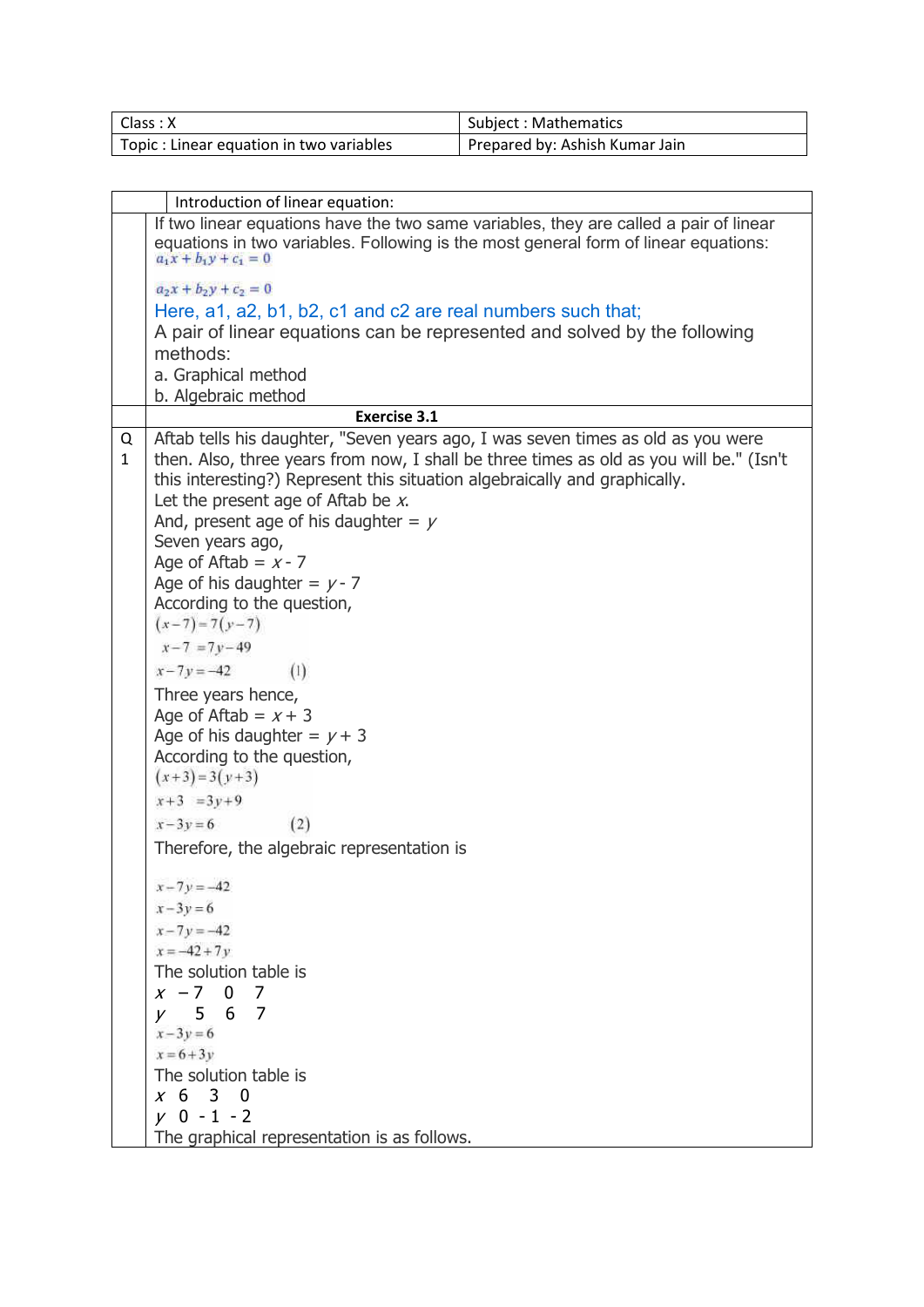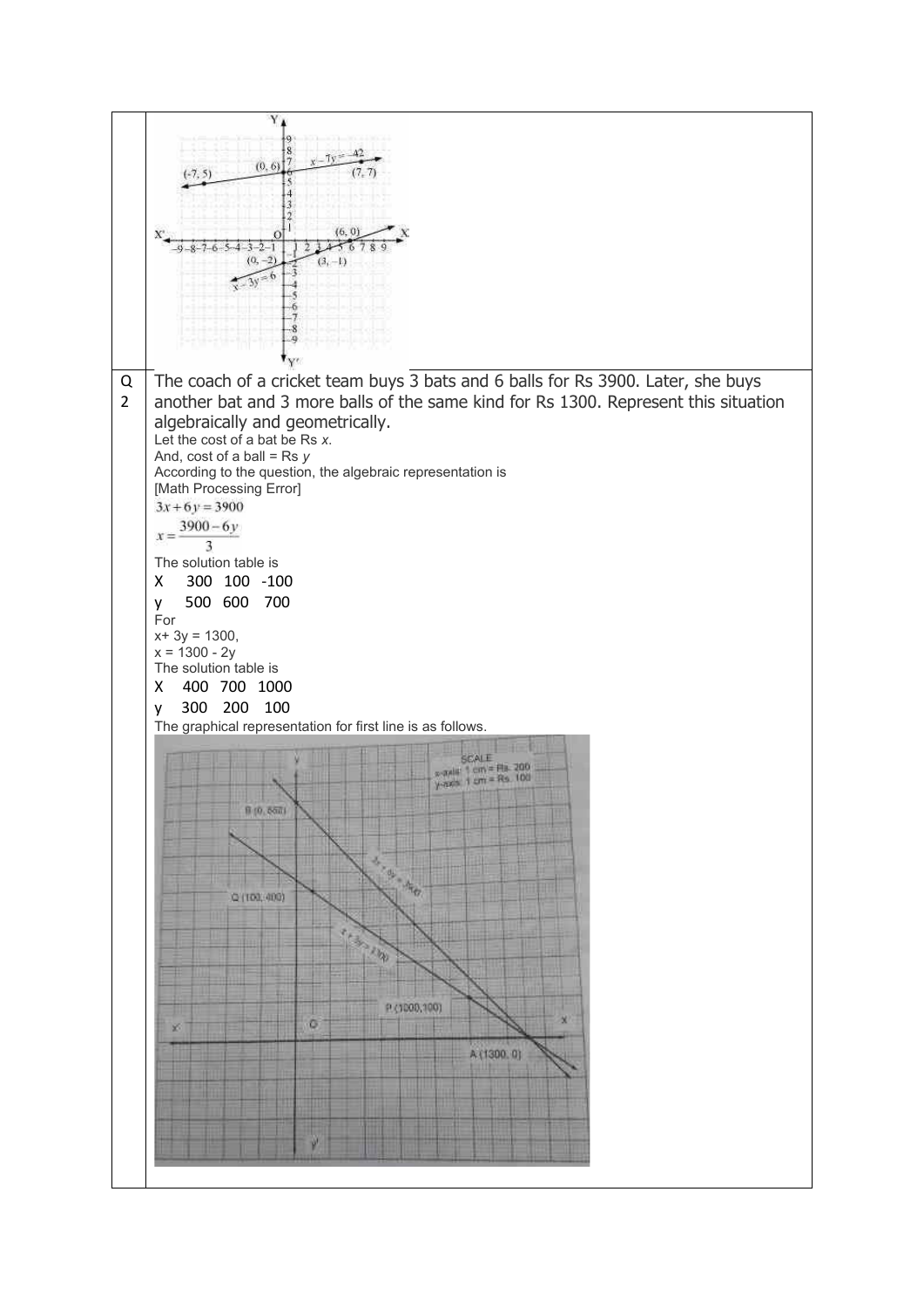Q **The cost of 2 kg of apples and 1 kg of grapes on a day was found to be Rs 160.**  3 **After a month, the cost of 4 kg of apples and 2 kg of grapes is Rs 300. Represent the situation algebraically and geometrically.**  Let the cost of 1 kg of apples be Rs *x*. And, cost of 1 kg of grapes = Rs *y* According to the question, the algebraic representation is  $2x + y = 160$  $4x + 2y = 300$ For  $\frac{2x+y-100}{y}$ , The solution table is x 50 60 70 y 60 40 20 For 4*x* + 2*y* = 300,  $300 - 4x$ The solution table is x 70 80 75 y 10 - 10 0 The graphical representation is as follows. 90 70  $(50, 60)$ 50 (60, 36  $(70, 10)$ 10  $\Omega$  $\frac{10}{10}$ 50  $Q()$  $-70 - 50 - 30 - 10$ 30  $(80)$  $\mathbb{R}$ 30  $4x + 2y = 300$  $-50$ 70 80 Y.  **Exercise 3.2**  In this exercise, you will learn the following points. 1) An equation of the form  $ax + by + c = 0$  where a, b & c  $\in$  R,  $a \ne 0$ ,  $b \ne 0$  & x, y are variables, is called a linear equation in two variables. 2) The graph of a linear equation is a straight line. 3) General solution & conditions for solvability. A system of linear equation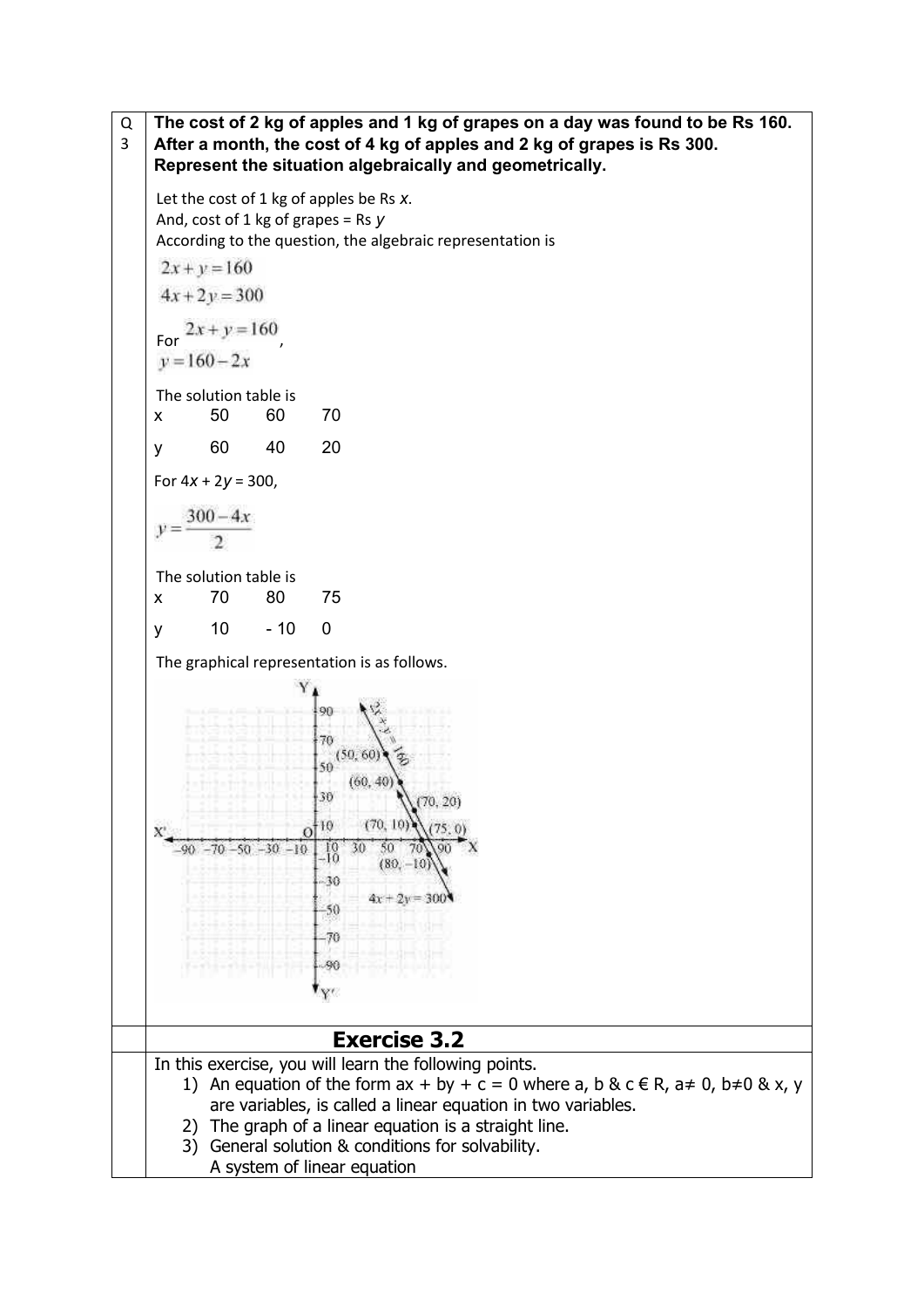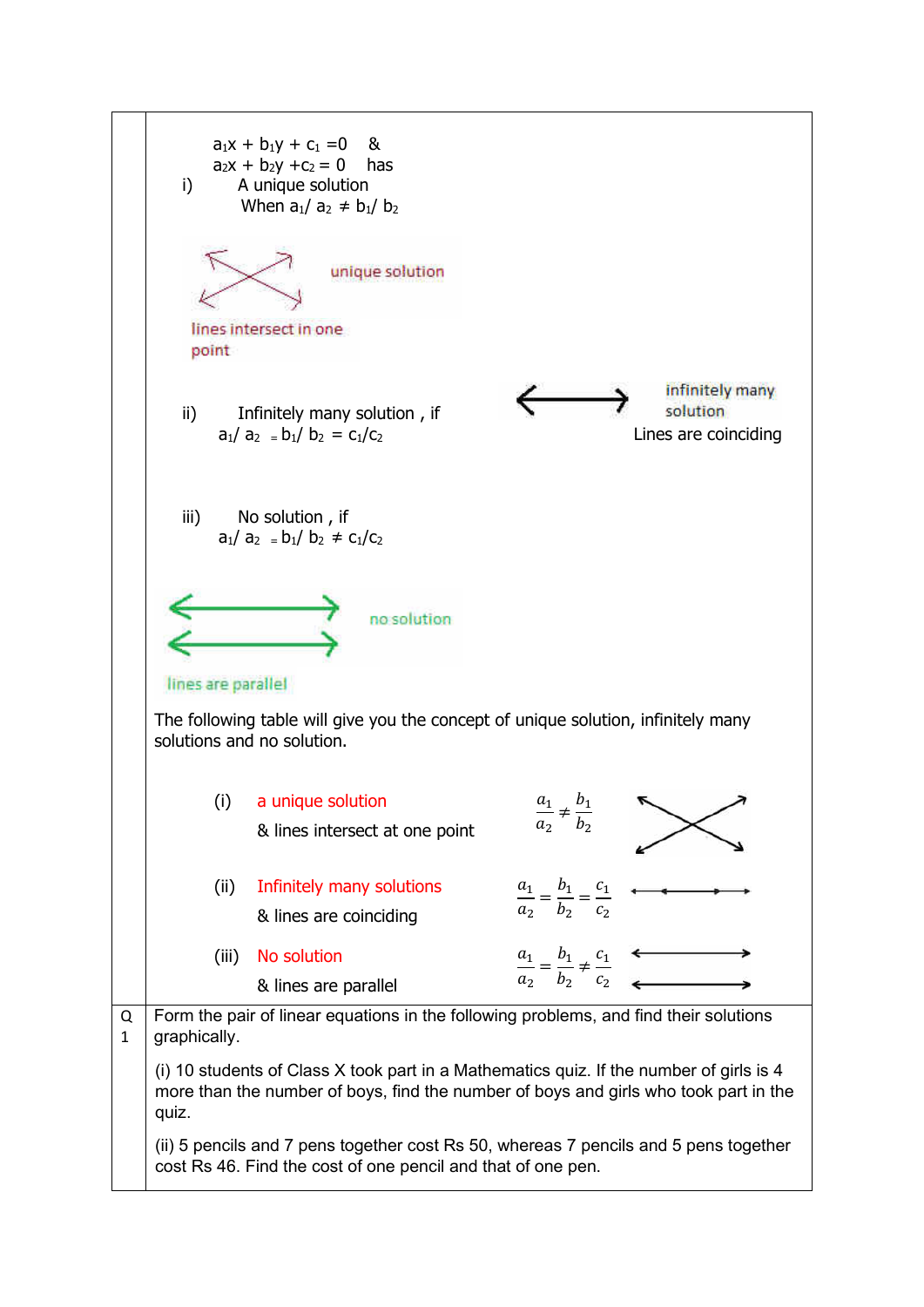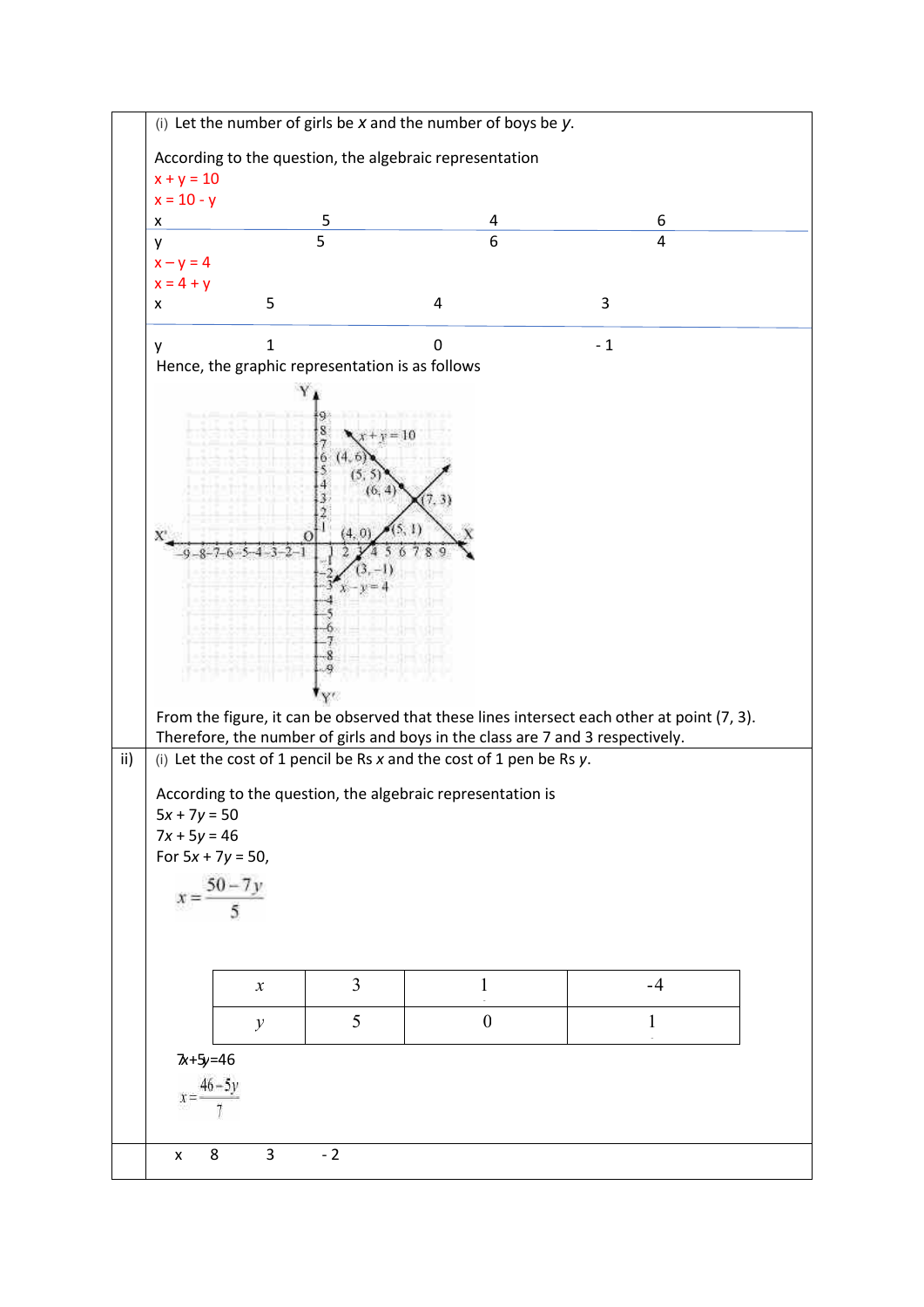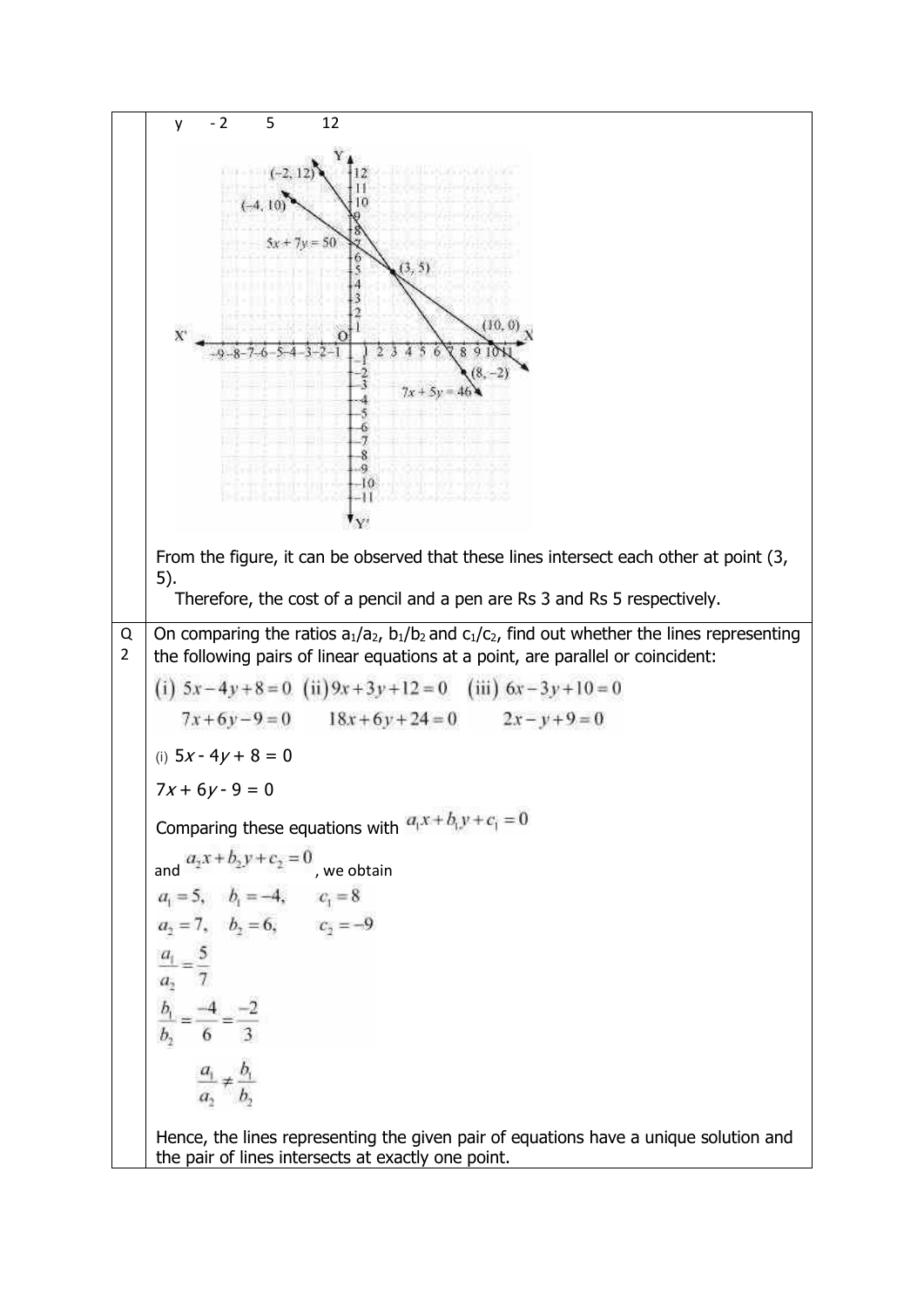(ii) 9*x* + 3*y* + 12 = 0  $18x + 6y + 24 = 0$ Comparing these equations with  $a_1x + b_1y + c_1 = 0$ and<br>  $a_1 = 9, b_1 = 3, c_1 = 12$  $a_2 = 18$ ,  $b_2 = 6$ ,  $c_2 = 24$  $rac{a_1}{a_2} = \frac{9}{18} = \frac{1}{2}$  $rac{b_1}{b_2} = \frac{3}{6} = \frac{1}{2}$  $\overline{b_2}$  $rac{c_1}{c_2} = \frac{12}{24} = \frac{1}{2}$  $\frac{a_1}{a_2} = \frac{b_1}{b_2} = \frac{c_1}{c_2}$ Hence, the lines representing the given pair of equations are coincident and there are infinite possible solutions for the given pair of equations. iii) 6*x* - 3*y* + 10 = 0  $2x - y + 9 = 0$ Comparing these equations with  $a_1x + b_1y + c_1 = 0$ and we obtain,  $a_i = 6$ ,  $b_i = -3$ ,  $c_i = 10$  $a_2 = 2$ ,  $b_2 = -1$ ,  $c_2 = 9$  $rac{a_1}{a_2} = \frac{6}{2} = \frac{3}{1}$  $rac{b_1}{b_2} = \frac{-3}{-1} = \frac{3}{1}$  $\frac{c_1}{c_2} = \frac{10}{9}$  $\frac{a_1}{a_2} = \frac{b_1}{b_2} \neq \frac{c_1}{c_2}$ Hence, the lines representing the given pair of equations are parallel to each other and hence, these lines will never intersect each other at any point or there is no possible solution for the given pair of equations. On comparing the ratios,  $a_1/a_2$ ,  $b_1/b_2$  and  $c_1/c_2$  find out whether the following pair of Q 3 **linear equations are consistent, or inconsistent.**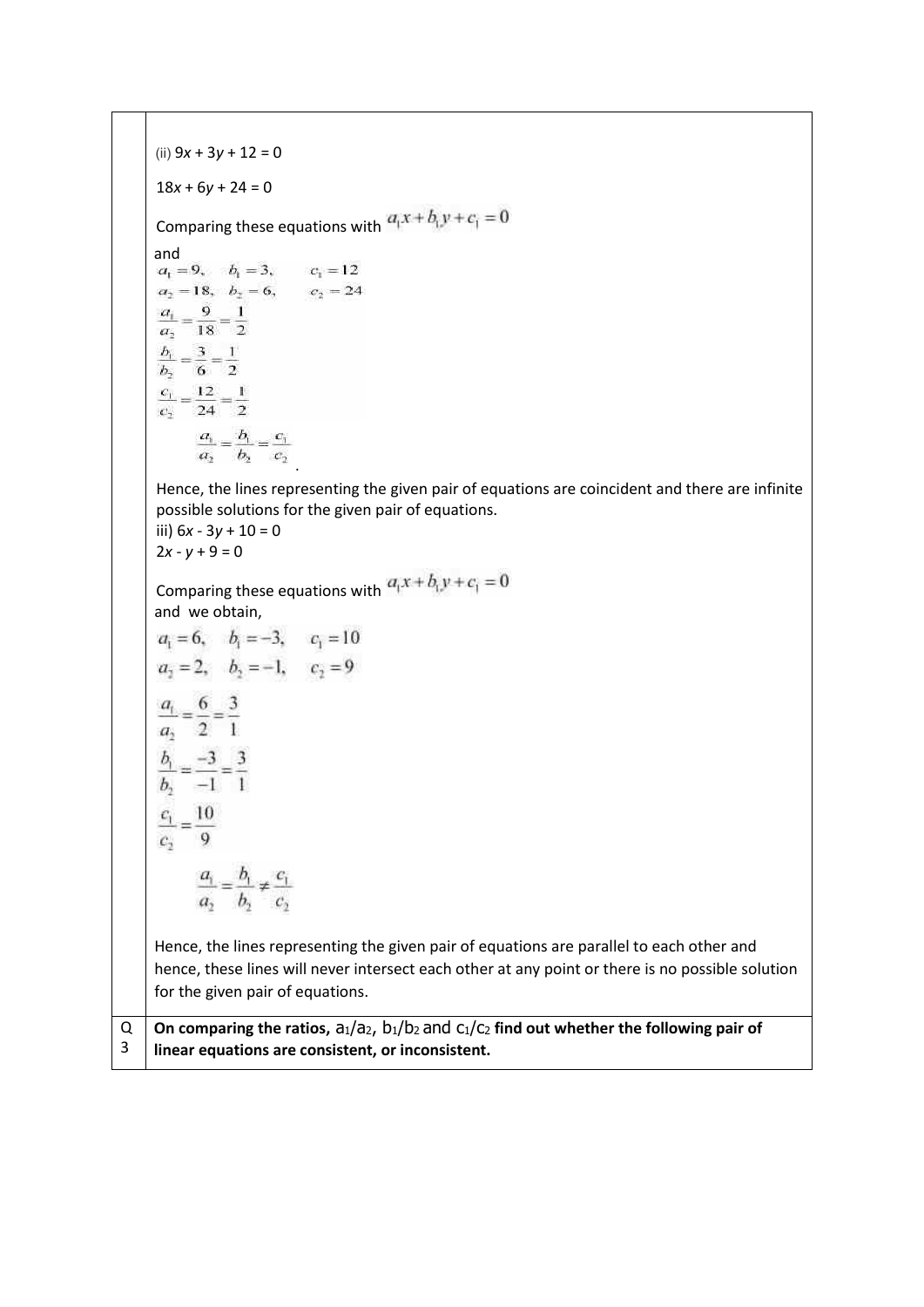(i) 
$$
3x + 2y = 5
$$
;  $2x - 3y = 7$  (ii)  $2x - 3y = 8$ ;  $4x - 6y = 9$   
\n(iii)  $\frac{3}{2}x + \frac{5}{3}y = 7$ ;  $9x - 10y = 14$  (iv)  $5x - 3y = 11$ ;  $-10x + 6y = -22$   
\n(v)  $\frac{4}{3}x + 2y = 8$ ;  $2x + 3y = 12$   
\n(i)  $3x + 2y = 5$   
\n $2x - 3y = 7$   
\n $\frac{a_1}{a_2} = \frac{3}{2}$ ,  $\frac{b_1}{b_2} = \frac{-2}{3}$ ,  $\frac{c_1}{c_2} = \frac{5}{7}$   
\n $\frac{a_1}{a_2} \neq \frac{b_1}{b_2}$ 

These linear equations are intersecting each other at one point and thus have only one possible solution. Hence, the pair of linear equations is consistent. (ii)2*x* - 3*y* = 8 4*x* - 6*y* = 9

Therefore, these linear equations are parallel to each other and thus have no possible solution. Hence, the pair of linear equations is inconsistent.

$$
\frac{3}{(ii)} \frac{x + \frac{5}{3}y = 7}{2x - 10y = 14}
$$
  
\n
$$
\frac{a_1}{a_2} = \frac{\frac{3}{2}}{9} = \frac{1}{6}, \quad \frac{b_1}{b_2} = \frac{\frac{5}{3}}{-10} = \frac{-1}{6}, \quad \frac{c_1}{c_2} = \frac{7}{14} = \frac{1}{2}
$$
  
\n
$$
\frac{a_1}{a_2} \neq \frac{b_1}{b_2}
$$

Therefore, these linear equations are intersecting each other at one point and thus have only one possible solution. Hence, the pair of linear equations is consistent.

(iv)5x - 3 y = 11  
\n- 10x + 6y = -22  
\n
$$
\frac{a_1}{a_2} = \frac{5}{-10} = \frac{-1}{2}, \quad \frac{b_1}{b_2} = \frac{-3}{6} = \frac{-1}{2}, \quad \frac{c_1}{c_2} = \frac{11}{-22} = \frac{-1}{2}
$$
\n
$$
\frac{a_1}{a_2} = \frac{b_1}{b_2} = \frac{c_1}{c_2}
$$

Therefore, these linear equations are coincident pair of lines and thus have infinite number of possible solutions. Hence, the pair of linear equations is consistent.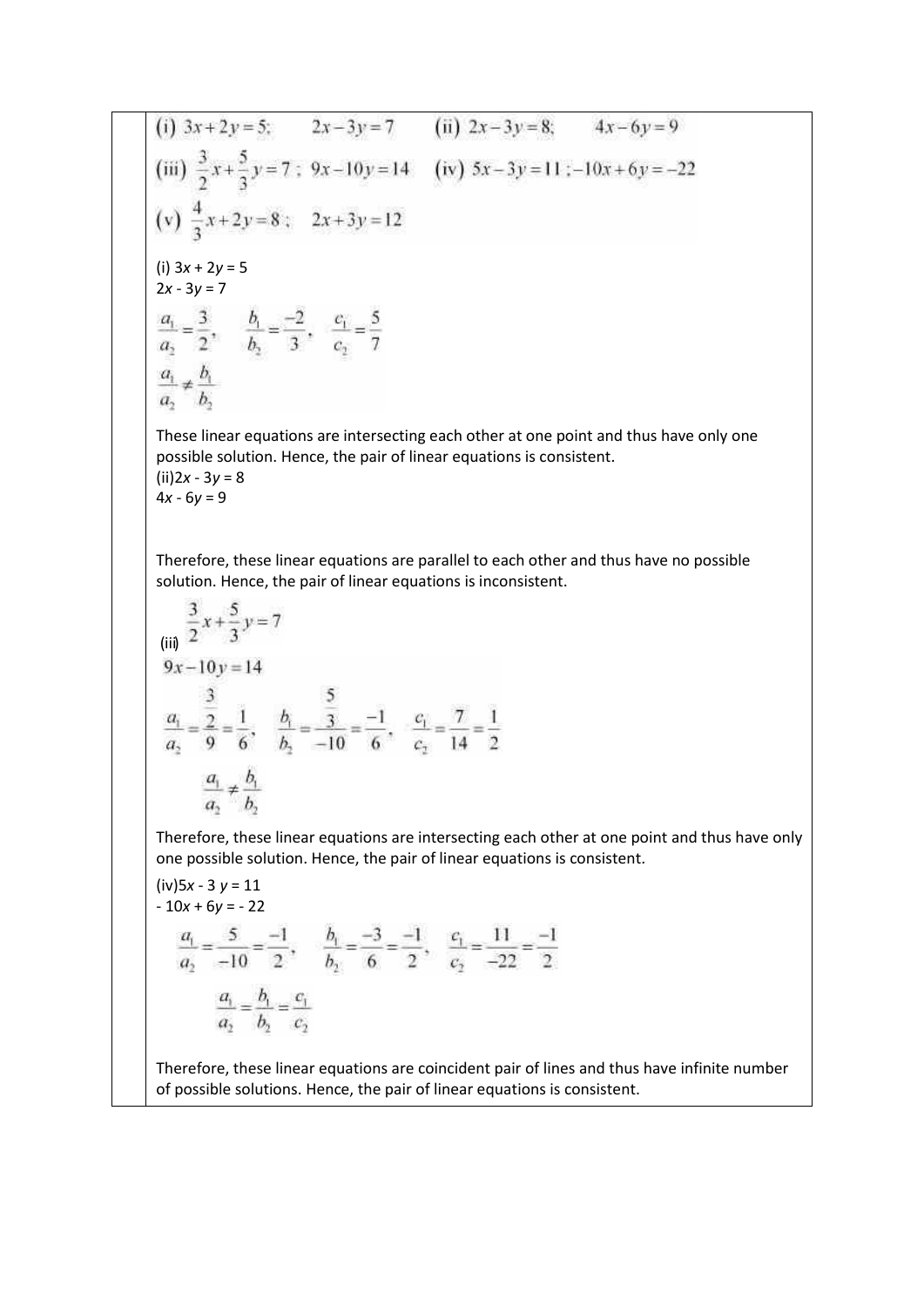v) 
$$
\frac{4}{3}x+2y=8
$$
  
\n2x+3y=12  
\n
$$
\frac{4}{a_2} = \frac{3}{2} = \frac{2}{3}, \quad \frac{b_1}{b_2} = \frac{2}{3}, \quad \frac{c_1}{c_2} = \frac{8}{12} = \frac{2}{3}
$$
  
\n
$$
\frac{a_1}{a_2} = \frac{b_1}{b_2} = \frac{c_1}{c_2},
$$
\nTherefore, these linear equations are coincident pair of lines and thus have infinite number of possible solutions. Hence, the pair of linear equations is consistent.  
\n**Q 1 0 1 0 2 0 2 0 3 2 4 3 3 4 4 4 5 2 6 3 3 3 4 4 5 6 1 0 1 0 2 0 3 3 3 4 5 6 1 0 3 3 4 5 6 1 6 1 1 2 3 3 3 4 3 5 4 6 5 6 7 7 8 8 9 1 1 1 2 3 3 3 4 5 2 4 5 6 6 6**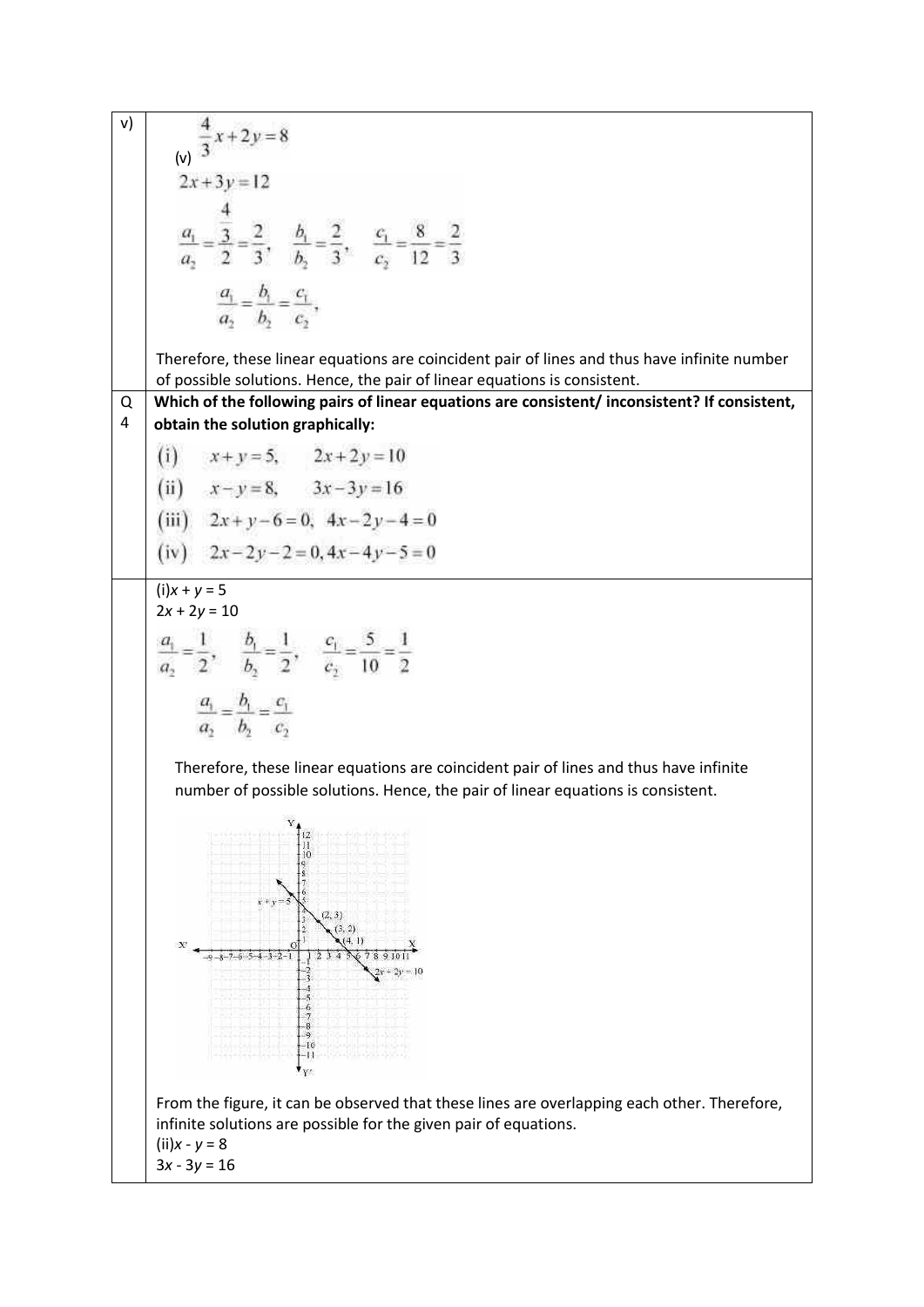|   | Therefore, these linear equations are parallel to each other and thus have no possible<br>solution. Hence, the pair of linear equations is inconsistent.                   |
|---|----------------------------------------------------------------------------------------------------------------------------------------------------------------------------|
|   | $(iii)2x + y - 6 = 0$<br>$4x - 2y - 4 = 0$                                                                                                                                 |
|   |                                                                                                                                                                            |
|   | $\frac{c_1}{c_2} = \frac{-6}{-4} = \frac{3}{2}$                                                                                                                            |
|   |                                                                                                                                                                            |
|   |                                                                                                                                                                            |
|   |                                                                                                                                                                            |
|   | Therefore, these linear equations are intersecting each other at one point and thus have only<br>one possible solution. Hence, the pair of linear equations is consistent. |
|   | iv) The given pair is                                                                                                                                                      |
|   | $2x - 2y - 2 = 0$                                                                                                                                                          |
|   | $4x - 4y - 5 = 0$                                                                                                                                                          |
|   | $a_1/a_2 = 2/4 = 1/2$                                                                                                                                                      |
|   | $b_1/b_2 = -2/-4 = 1/2$                                                                                                                                                    |
|   | $c_1/c_2 = -2/-5 = 2/5$                                                                                                                                                    |
|   | Therefore $1/2=1/2\neq 2/5$                                                                                                                                                |
|   | $a_1/a_2 = b_1/b_2 \neq c_1/c_2$                                                                                                                                           |
|   | Hence, given pair of system have consistent solution.                                                                                                                      |
| Q | Half the perimeter of a rectangular garden, whose length is 4 m more than its width, is 36                                                                                 |
| 5 | m. Find the dimensions of the garden.                                                                                                                                      |
|   | Let the width of the garden be                                                                                                                                             |
|   | $x$ and length be $y$ . According to<br>the question, $y - x = 4$ (1)                                                                                                      |
|   | $y + x = 36$ (2)                                                                                                                                                           |
|   | $y - x = 4$<br>$y = x + 4$                                                                                                                                                 |
|   | 12<br>8<br>0<br>x                                                                                                                                                          |
|   | 12<br>16<br>4<br>۷                                                                                                                                                         |
|   | $y + x = 36$<br>16<br>0<br>36<br>X                                                                                                                                         |
|   | 36<br>0<br>20<br>y                                                                                                                                                         |
|   | Hence, the graphic                                                                                                                                                         |
|   | representation is as follows.                                                                                                                                              |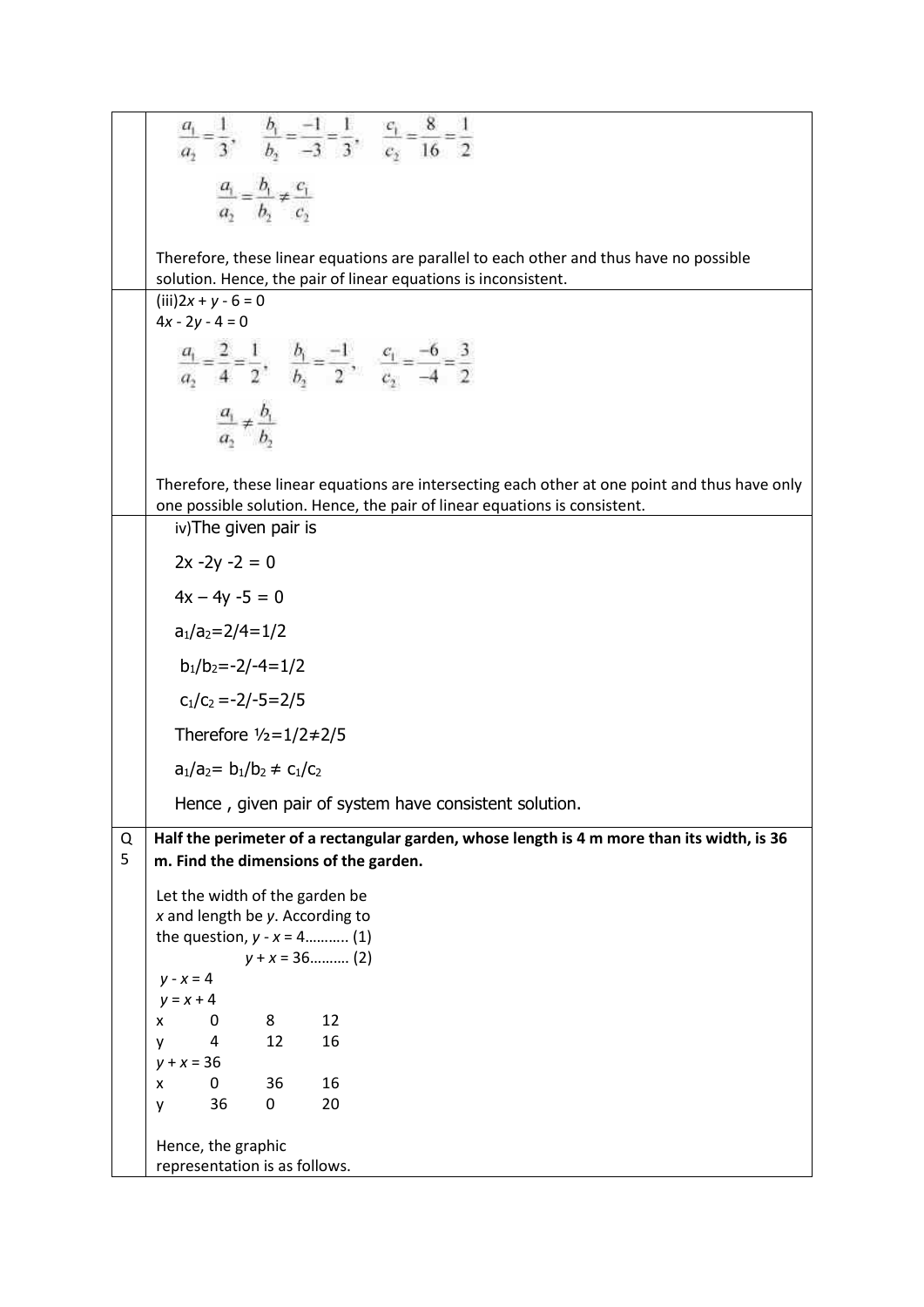